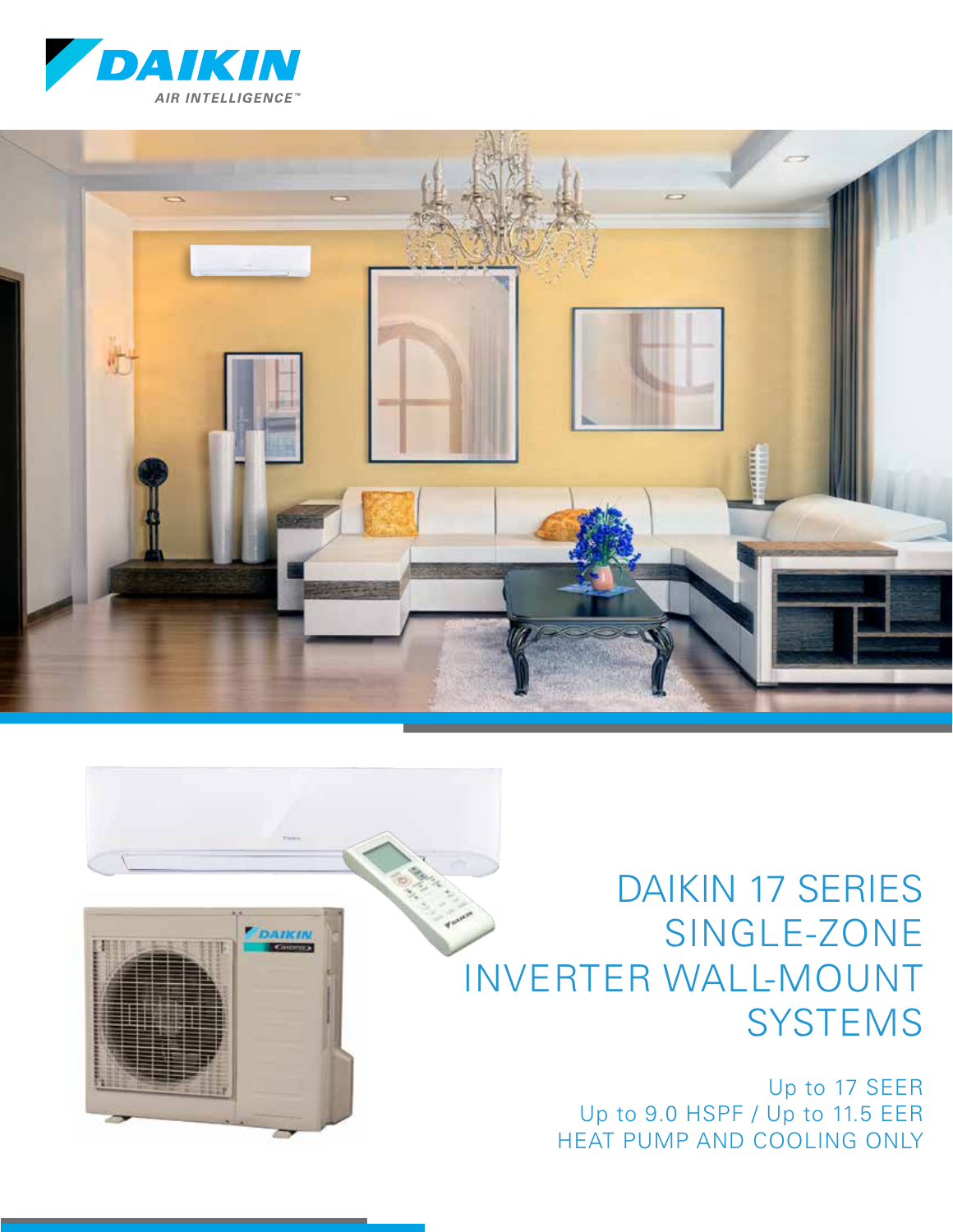**Today, the air is perfect.** Perfect temperature. Perfect humidity. Perfectly clean and fresh, like just after a rainstorm. And the only thing more perfect than this outdoor scenario is that it's all happening inside. Because that's where we work. That's where we play, where we sleep, where we truly live.

And that's why at Daikin, we aim to make the air inside as refreshing as the outside. Better comfort. Better control and efficiency. Better quality. So you can create your own unique ecosystem. And everyday is perfect. **Inside and out.**



# AIR INTELLIGENCE<sup>™</sup> built inside

A better understanding of how people inhabit their living spaces has led to products designed to create indoor environments that help use energy resources more effectively. Heat pumps extract or reject heat from the outside air, even in cold weather. They use an electrically powered compressor and are extremely effective at heating and cooling an apartment or a house. Daikin heat pumps are quiet and discreet, and use state-of-the-art technology to keep your energy bills low. With a Daikin heat pump, a large portion of the energy used to heat or cool your home comes from the outside air, a free and infinitely renewable resource.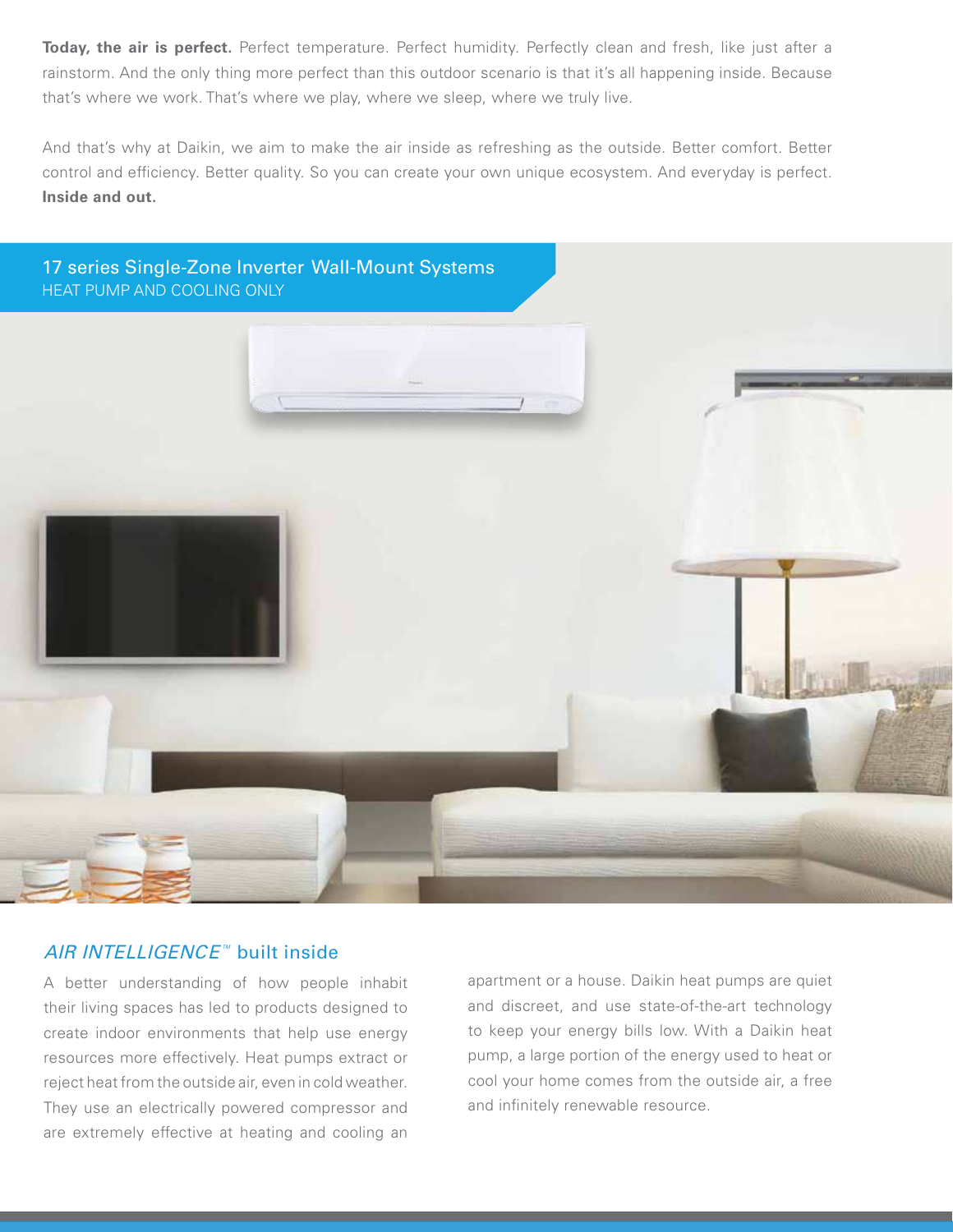



#### Comfort

We offer a wide range of products, and always provide you with the ideal solution, whether for an apartment, condo or a house. Our units are whisper quiet and, with their specially designed airflow pattern, they create your ideal indoor climate.

Daikin units are designed to include features that let you create your own unique ecosystem. From the wide angle louver design to the auto-swing and comfortable mode controller settings, effective heating and cooling is ensured throughout the space.

#### Smart inverter technology

Integrated with an inverter variable-speed compressor, Daikin systems deliver the capacity required to maintain desired room conditions, typically reducing energy consumption by up to 30% or more (compared to traditional fixed-speed ducted systems). This technology minimizes temperature fluctuations and provides continuous cooling and heating comfort.

#### Energy efficiency

Our products are designed to be highly efficient all year round, and their low energy consumption is reflected in low energy bills for you.

#### Control

Our expertise makes life easier for you, allowing you to control your system via a user-friendly remote control.

#### **Reliability**

Daikin products are renowned for their reliability. And you can rely on outstanding limited warranties\* to match.



\* Complete warranty details available from your local dealer or at www.daikincomfort.com.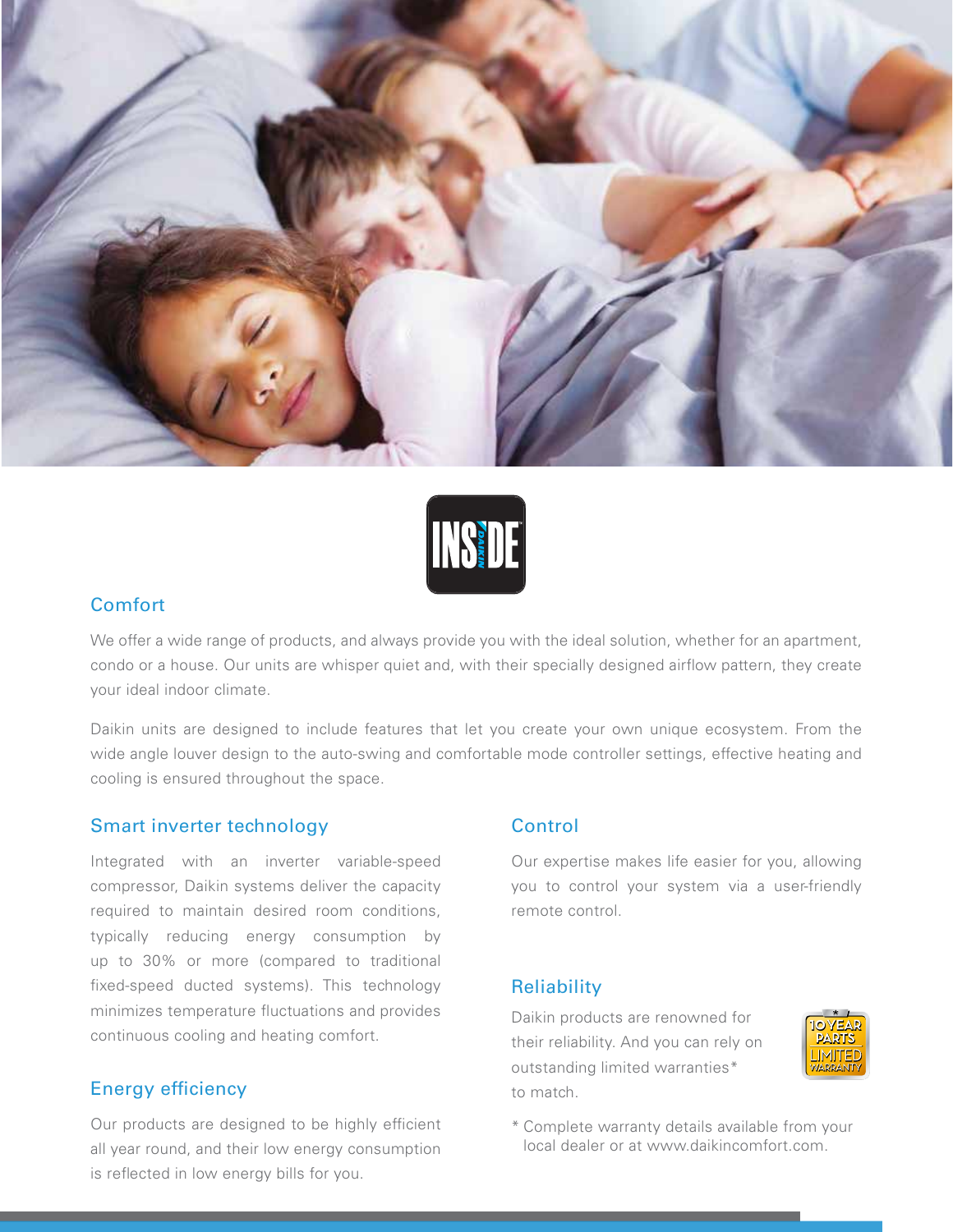

## Elegant and stylish wall-mounted unit providing high efficiency and comfort

17 series single-zone inverter wall-mounted systems provide energy efficiency and comfort control with an affordable, cost-saving solution. Available in both heat pump and cooling only models, these systems feature streamlined, wall mounted indoor units paired with quietly compact outdoor units.

# Premium comfort features:

- ›› **Energy Efficient**  Up to 17 SEER / Up to 9.0 HSPF / Up to 11.5 EER for efficient cooling and heating operation and reduced operating costs compared to conventional lower-efficiency systems.
- ›› Heating Range 5° 65° F\* Cooling Range 50° - 115° F

\*Heat pump models only.

### Ideal solution for:

- ›› Renovations, remodeling and new construction
- ›› A perfect alternative to noisy and inefficient window or through-the-wall air conditioner units
- ›› Sun rooms, basements, attics, garages, hot or cold rooms, and more
- ›› Rooms where floor space comes at a premium or is not available for other application
- ›› Ceiling void or attic does not allow for a viable duct run option
- ›› Cooling Only models are an excellent value for space not requiring heating

### Outdoor unit features:



**Anti-Corrosion Treatment b** on Heat Exchanger









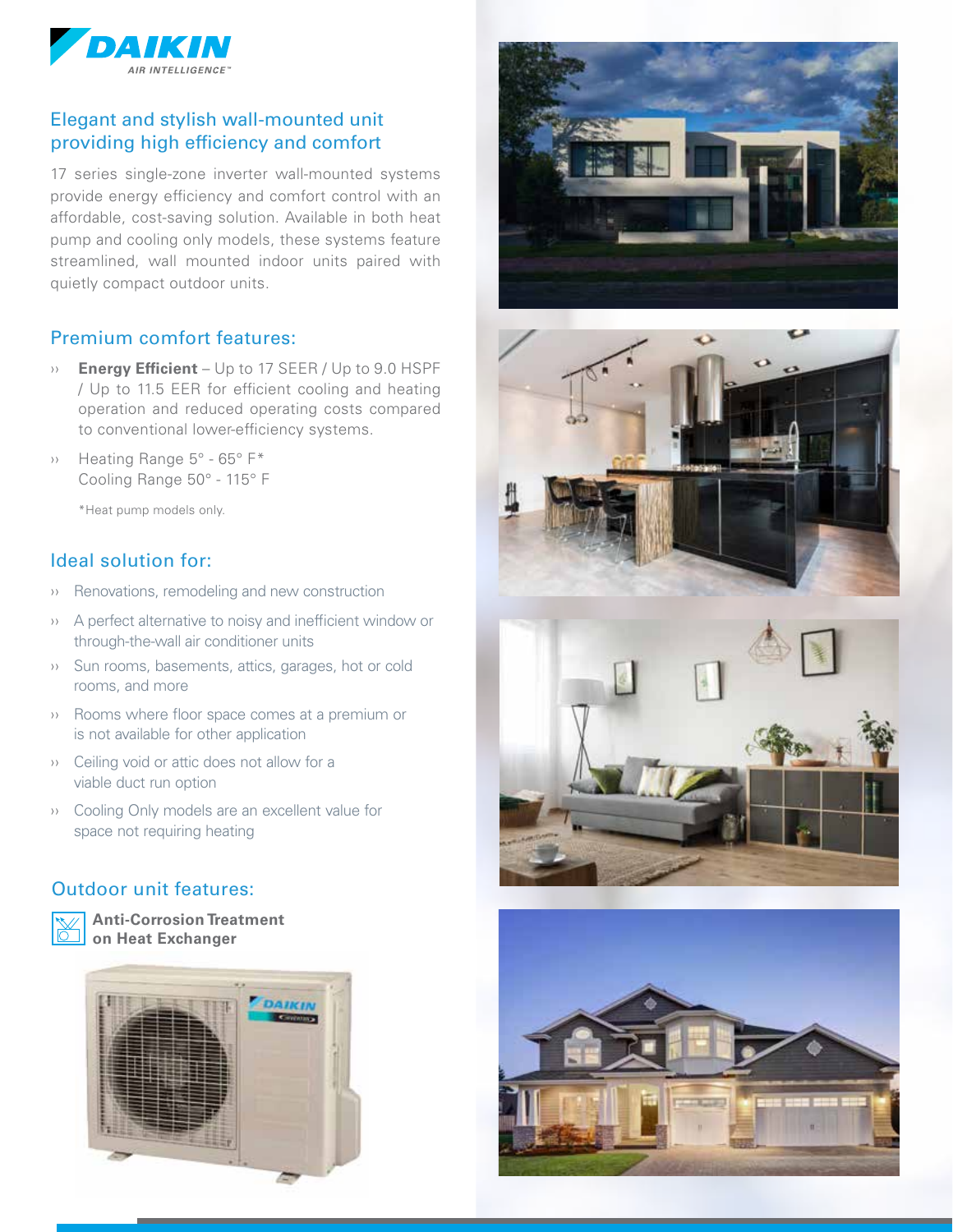## Wall-mounted units provide high efficiency and comfort.

17 series single-zone inverter wall-mounted units are simple to install. The curved contour design blends to match with any home décor and is ideal for single room enhancements, spaces requiring additional heating or cooling, and additions. The air direction and flow rate are adjustable so that the air will not blow directly at people in the room.

### Indoor unit features:



**Powerful Operation** – Pushing the POWERFUL button on the remote control gives you a boost in cooling or heating power for a 20-minute period, even if the unit is already operating at high capacity.



**ECO+** – An intelligent feature that ensures optimum energy consumption while fulfilling basic human comfort needs. Once activated, set temperature will be adjusted automatically to an optimum energy consumption level.



**Blue Fin Protection** – The hydrophilic coated fin ensures the condensate water moves easily to the drain pan — thus enhancing the cleanliness and lifespan of the cooling coil.



**Titanium Apatite Photocatalytic Air Purifying Filter** – This filter combines the air-purifying filter and titanium apatite photocatalytic deodorizing filter in a single highly effective unit.



### Knowledge is power.

In general, system performance is measured by a higher Seasonal Energy Efficiency Ratio (SEER) and Energy Efficiency Ratio (EER). Higher ratings mean lower operating costs. Similarly, a higher rated Heating Seasonal Performance Factor (HSPF) and Coefficient of Performance (COP) means a more efficient air-source heat pump.

## Why is it important?

The COP of a heat pump is the ratio of: COP= energy out/energy in When the COP is >1, the result is a system providing more heating energy than energy consumed. As the COP increases, the higher the efficiency — resulting in lower utility costs.

| Up to       | Up to                        |
|-------------|------------------------------|
| 17          | 11.5                         |
| <b>SEER</b> | EER                          |
| Up to       | Up to                        |
| 9.0         | 3.68                         |
| <b>HSPF</b> | <b>COP</b>                   |
|             | (Coefficient of Performance) |

Single-Zone Heat Pump Efficiency ratings